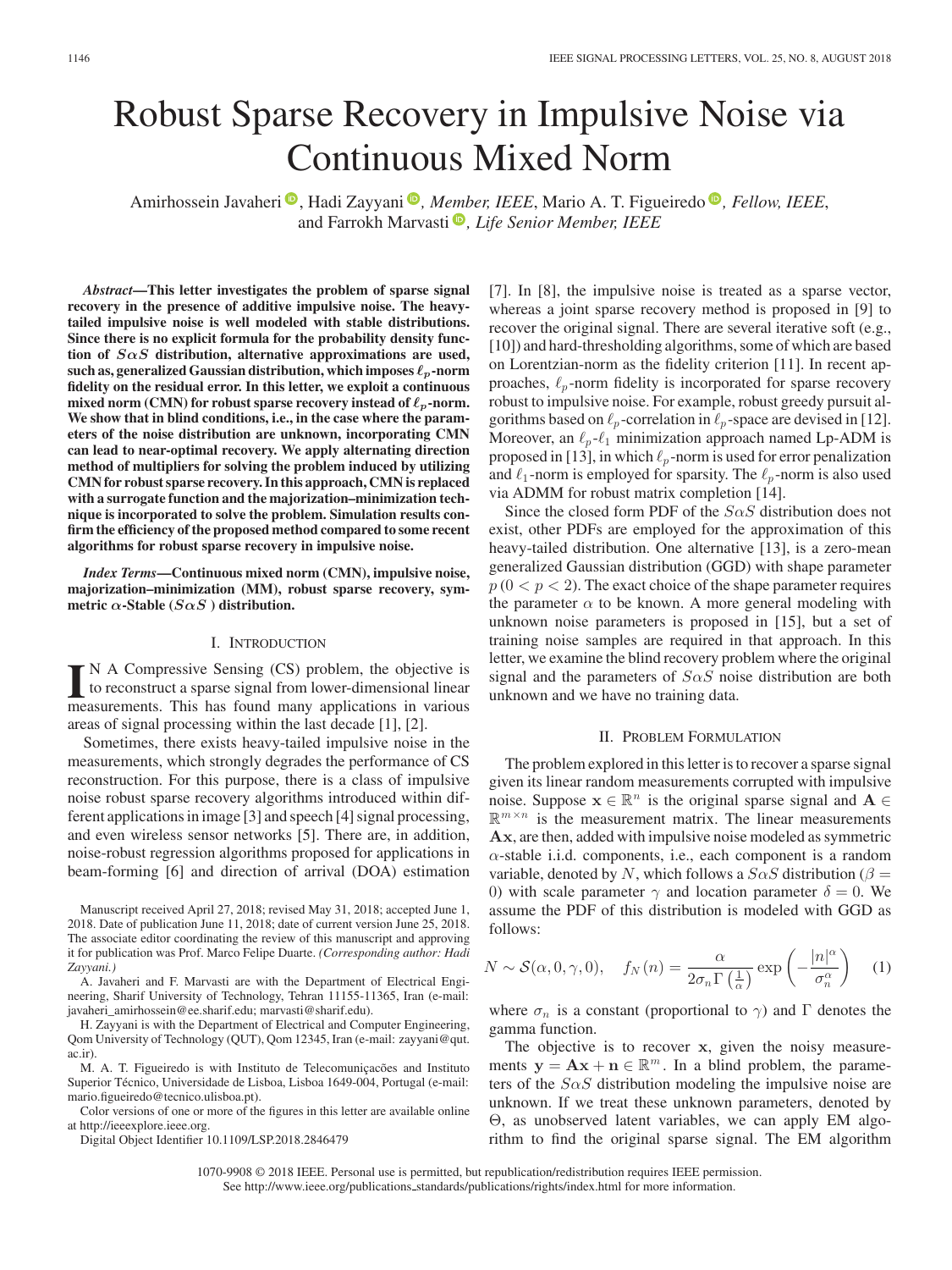[16] is an iterative method comprising of expectation (E) and maximization (M) steps, i.e., in each iteration, we have to maximize  $Q(\mathbf{x}|\mathbf{x}^{(t)}) = \mathbb{E}_{\Theta|\mathbf{y},\mathbf{x}^{(t)}}[\log f(\mathbf{y},\Theta|\mathbf{x}) + \log f(\mathbf{x})]$ with respect to **x**. For  $\mathbf{x}^{(t)}$  and  $\mathbf{x}^{(t+1)}$  obtained from the EM algorithm, it can be proven that  $f(\mathbf{y}|\mathbf{x}^{(t+1)})f(\mathbf{x}^{(t+1)})$ >  $f(\mathbf{y}|\mathbf{x}^{(t)})f(\mathbf{x}^{(t)})$ . This means that the EM, iteratively maximizes the posterior PDF  $f(x|y)$ . Now, using Bayes' rule, we have  $\mathbb{E}_{\Theta|\mathbf{v},\mathbf{x}^{(t)}}[\log f(\mathbf{y},\Theta|\mathbf{x})] = \mathbb{E}_{\Theta|\mathbf{y},\mathbf{x}^{(t)}}[\log f(\mathbf{y}|\Theta,\mathbf{x})] +$  $\mathbb{E}_{\Theta|\mathbf{y},\mathbf{x}^{(t)}}[\log f(\Theta|\mathbf{x})] = E_1 + E_2$ . Assume that the unknown noise parameters (Θ) are independent from **x**. Therefore,  $f(\Theta|\mathbf{x}) = f(\Theta)$  and the term  $E_2$  may be discarded during the maximization. Also, suppose  $\sigma_n$  is given and  $\alpha$  is the only unknown parameter of GGD. Then,  $\Theta = \alpha$  and the probability density  $f(\mathbf{y}|\Theta, \mathbf{x})$  is equal to  $f(\mathbf{y}|\alpha, \mathbf{x})$ . Hence, using (1) for i.i.d. components of noise signal, we may write  $f(\mathbf{y}|\alpha, \mathbf{x}) =$  $\prod_{i=1}^m f_N(n_i|\alpha) = \frac{\alpha^m}{(2\sigma_n \Gamma(\frac{1}{\alpha}))^m} \exp\left(-\frac{\|\mathbf{n}\|^{\alpha}}{\sigma_n^{\alpha}}\right)$ , where  $\mathbf{n} = \mathbf{y} -$ **Ax**. Therefore, the EM optimization problem is finally reduced to

$$
\mathbf{x}^{(t+1)} = \underset{\mathbf{x}}{\operatorname{argmax}} \ - \int_{\alpha} f(\alpha | \mathbf{y}, \mathbf{x}^{(t)}) \frac{||\mathbf{y} - \mathbf{A}\mathbf{x}||_{\alpha}^{\alpha}}{\sigma_{n}^{\alpha}} d\alpha + \log f(\mathbf{x})
$$
\n(2)

where the latter results from discarding the terms in  $Q(\mathbf{x}|\mathbf{x}^{(t)})$ , independent from **x**.

## III. PROPOSED ALGORITHM

If we ignore **y** and  $\mathbf{x}^{(t)}$  while integrating over  $\alpha$ , we can replace  $f(\alpha|\mathbf{y}, \mathbf{x}^{(t)})$  with a general function denoted by  $\lambda(\alpha)$ . Hence, problem (2) can be restated as a general optimization problem as follows:

$$
\hat{\mathbf{x}} = \underset{\mathbf{x}}{\text{argmax}} \ - \int_{\alpha} \lambda(\alpha) \frac{||\mathbf{y} - \mathbf{A}\mathbf{x}||_{\alpha}^{\alpha}}{\sigma_{n}^{\alpha}} d\alpha + \log f(\mathbf{x}) \tag{3}
$$

Now, suppose  $\lambda(\alpha)$  has a support within the range  $\alpha \in [p_s, p_f]$ . If we also assume **x** has a Laplacian prior, it implies  $\log f(\mathbf{x}) =$  $-\mu||\mathbf{x}||_1$ . Thus, problem (3) may be restated as

$$
\hat{\mathbf{x}} = \underset{\mathbf{x}}{\operatorname{argmin}} \ C(\mathbf{x}) = \ell \left( \frac{\mathbf{y} - \mathbf{A}\mathbf{x}}{\sigma_n} \right) + \mu ||\mathbf{x}||_1 \tag{4}
$$

where  $\ell(\mathbf{v}) = \text{CMN}(\mathbf{v}) = \int_{p_{\text{s}}}^{p_f} \lambda(p) ||\mathbf{v}||_p^p dp$  is what we call the continuous mixed norm (CMN) [17] of vector **v**. In fact, we have shown that problem (2), under the assumptions discussed in the beginning of this section, is equivalent to a sparse recovery problem in which, CMN is incorporated as fidelity criterion. Now, inserting the auxiliary variable  $z = \frac{1}{\sigma_n} (Ax - y)$  into problem (4) and using the augmented Lagrangian method (ALM), this problem is transformed into

$$
\min_{\mathbf{x}, \mathbf{z}} C^{\mathcal{L}}(\mathbf{x}, \mathbf{z}, \boldsymbol{\eta}) = \ell(\mathbf{z}) + \mu ||\mathbf{x}||_1 + \boldsymbol{\eta}^T \left( \frac{\mathbf{A}\mathbf{x} - \mathbf{y}}{\sigma_n} - \mathbf{z} \right) + \frac{\sigma}{2} \left\| \frac{\mathbf{A}\mathbf{x} - \mathbf{y}}{\sigma_n} - \mathbf{z} \right\|^2 \tag{5}
$$

where  $\sigma$  is a positive constant. Applying ADMM [18] to solve this problem, we obtain the following alternating steps.

*A.* **z** *Update Step*

The optimization problem associating with this step is:

$$
\mathbf{z}^{(k+1)} = \underset{\mathbf{z}}{\operatorname{argmin}} \, C^{\mathcal{L}}(\mathbf{x}^{(k)}, \mathbf{z}, \boldsymbol{\eta}^{(k)}) \tag{6}
$$

The solution to (6) is found by applying the majorization minimization (MM) technique [19], [20]. To this aim, we need to find a surrogate function for  $\ell(z)$  at each iteration.

*Lemma 1:* For any  $0 < p \le q$  and any real  $z'_i$ , the term  $s(z_i, z'_i) = |z_i|^q \left(\frac{p}{q} |z'_i|^{p-q}\right) + \left(1 - \frac{p}{q}\right) |z'_i|^p$  is a surrogate function, with respect to  $z_i$ , for  $|z_i|^p$ .

*Proof:* The proof consists in investigating  $s(z_i, z'_i) - |z_i|^p \ge$ 0, using first and second order derivatives with respect to  $z_i$ . Assume  $q \geq p_f$ . Using lemma 1, we may write:

$$
\ell(\mathbf{z}) = \sum_{i} \int_{p_s}^{p_f} \lambda(p) |z_i|^p \, dp
$$
  
\n
$$
\leq \sum_{i} \int_{p_s}^{p_f} \lambda(p) \left( |z_i|^q \left( \frac{p}{q} |z'_i|^{p-q} \right) + \left( 1 - \frac{p}{q} \right) |z'_i|^p \right) \, dp
$$
  
\n
$$
= \sum_{i} |z_i|^q \phi_{p_s, p_f}^{(q)}(z'_i) + \sum_{i} \psi_{p_s, p_f}^{(q)}(z'_i) = \ell_S(\mathbf{z}, \mathbf{z}') \tag{7}
$$

Hence,  $\ell_S(\mathbf{z}, \mathbf{z}')$  is a surrogate function for  $\ell(\mathbf{z})$  ( $\ell_S(\mathbf{z}, \mathbf{z})$ ) =  $\ell(\mathbf{z})$  and  $\ell_S(\mathbf{z}, \mathbf{z}') > \ell(\mathbf{z})$  for any  $\mathbf{z} \neq \mathbf{z}'$ ). Although, there is no closed-form relation for the above integral with  $\lambda(\alpha) =$  $f(\alpha|\mathbf{y}, \mathbf{x}^{(t)})$ , but assuming uniform distribution, we obtain

$$
\phi_{p_s, p_f}^{(q)}(z_i') = \frac{|z_i'|^{p_f} (p_f \log |z_i'| - 1) - |z_i'|^{p_s} (p_s \log |z_i'| - 1)}{(p_f - p_s)q|z_i'|^q \log^2 |z_i'|}
$$
\n(8)

Now let  $z' = z^{(k)}$ ; using the MM, it suffices to solve the following optimization problem at each iteration:

$$
\mathbf{z}^{(k+1)} = \underset{\mathbf{z}}{\operatorname{argmin}} C_S^{\mathcal{L}}(\mathbf{x}^{(k)}, \mathbf{z}, \boldsymbol{\eta}^k)
$$
  
= 
$$
\underset{\mathbf{z}}{\operatorname{argmin}} \ell_S(\mathbf{z}, \mathbf{z}^{(k)}) + \frac{\sigma}{2} \Big\| \frac{\mathbf{A} \mathbf{x}^{(k)} - \mathbf{y}}{\sigma_n} - \mathbf{z} + \frac{\boldsymbol{\eta}^{(k)}}{\sigma} \Big\|^2
$$
(9)

Hence, depending on the value of  $q$ , we have to deal with the following problems:

1)  $q = 1$  and  $p_s < p_f \leq 1$ : In this case we have

$$
\ell_S(\mathbf{z}, \mathbf{z}^{(k)}) = \sum_i |z_i| \phi_{p_s, p_f}^{(1)}(z_i^{(k)}) + \sum_i \psi_{p_s, p_f}^{(1)}(z_i^{(k)})
$$

Now, substituting  $\phi_{p_s,p_f}^{(1)}(z_i^{(k)})$  from (8) and discarding the term  $\sum_i \psi_{p_s, p_f}^{(1)}(z_i^{(k)})$ , problem (9) is transformed into an  $\ell_1$  minimization problem, where the solution is obtained via the soft-thresholding operator  $S_T$  [21] as

$$
\mathbf{z}^{(k+1)} = \mathcal{S}_{\mathbf{T}^{(k)}} \left( \frac{\mathbf{A} \mathbf{x}^{(k)} - \mathbf{y}}{\sigma_n} + \frac{\boldsymbol{\eta}^{(k)}}{\sigma} \right) \tag{10}
$$

and  $\mathbf{T}^{(k)} = \frac{1}{\sigma} [\phi_{p_s, p_f}^{(1)}(z_1^{(k)}), \cdots, \phi_{p_s, p_f}^{(1)}(z_m^{(k)})]^T$ .

2)  $q = 2$  and  $p_s < p_f \leq 2$ : The choice of  $q = 2$  results in a quadratic formulation for  $\ell_S(\mathbf{z}, \mathbf{z}^{(k)})$ , i.e., substituting  $\phi_{p_s, p_f}^{(2)}(z_i^{(k)})$  from (8), we have  $\ell_S(\mathbf{z}, \mathbf{z}^{(k)}) =$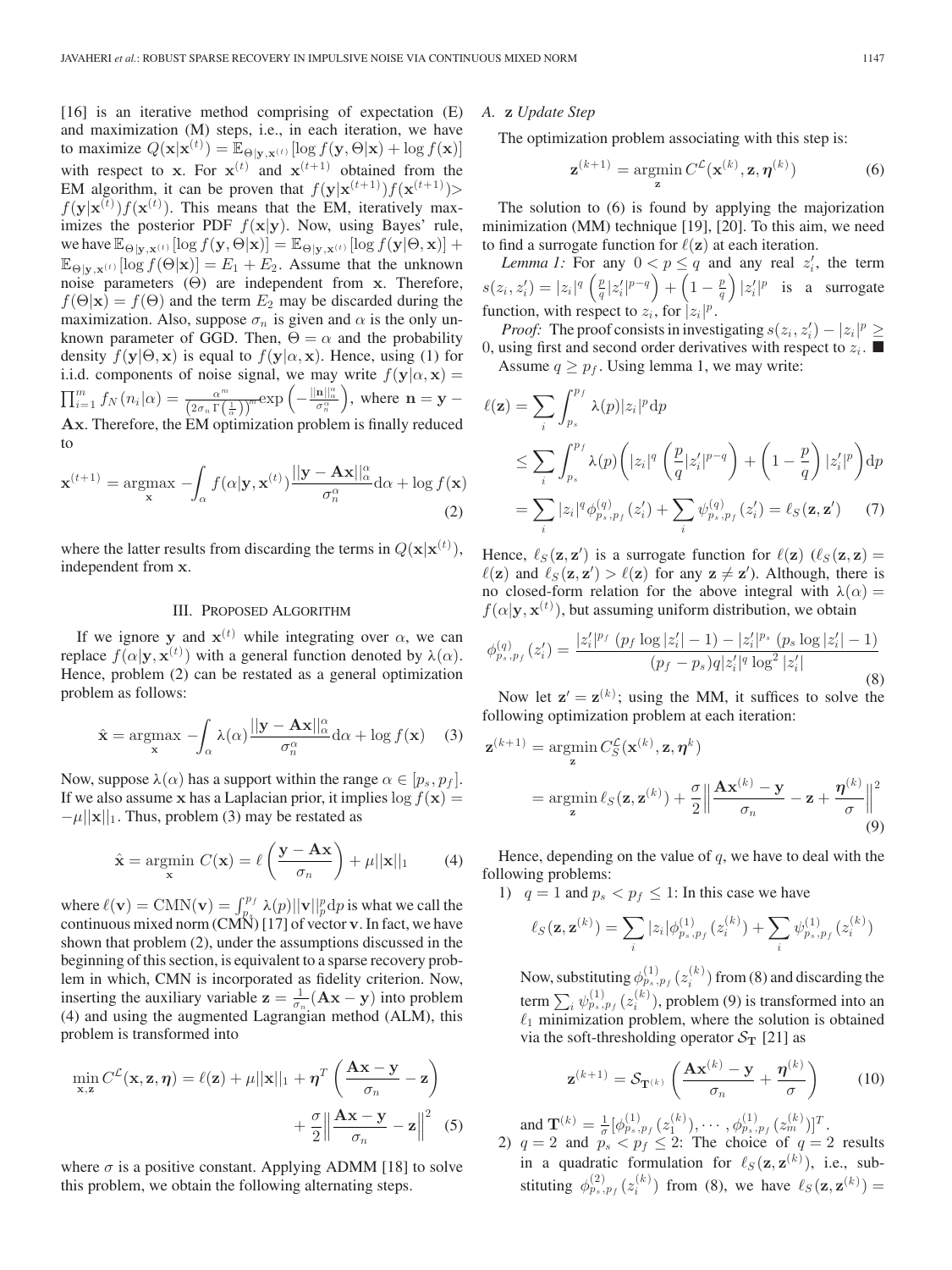$\mathbf{z}^T \mathbf{W}(\mathbf{z}^{(k)}) \mathbf{z}$ , where  $\mathbf{W}(\mathbf{z}^{(k)}) = \text{diag}(\phi_{p_s, p_f}^{(2)}(\mathbf{z}^{(k)})).$ Hence, problem (9) will have a solution obtained by

$$
\mathbf{z}^{(k+1)} = \left(\mathbf{I} + \frac{2}{\sigma} \mathbf{W}(\mathbf{z}^{(k)})\right)^{-1} \left(\frac{\mathbf{A}\mathbf{x}^{(k)} - \mathbf{y}}{\sigma_n} + \frac{\boldsymbol{\eta}^{(k)}}{\sigma}\right)
$$
(11)

# *B.* **x** *Update Step*

This step involves the following optimization problem:

$$
\mathbf{x}^{(k+1)} = \underset{\mathbf{x}}{\operatorname{argmin}} \frac{C_S^{\mathcal{L}}(\mathbf{x}, \mathbf{z}^{(k+1)}, \boldsymbol{\eta}^{(k)})}{\frac{\sigma}{2} \left\| \frac{\mathbf{A}\mathbf{x} - \mathbf{y}}{\sigma_n} - \mathbf{z}^{(k+1)} + \frac{\boldsymbol{\eta}^{(k)}}{\sigma} \right\|^2 + \mu \|\mathbf{x}\|_1}
$$
\n(12)

solving this  $\ell_1$ -problem using MM with  $\lambda_0 > ||\mathbf{A}||^2 / \sigma_n^2$  and  $\tilde{\mathbf{x}}^{(k)} = \mathbf{x}^{(k)} - \frac{1}{\lambda_0 \sigma_n} \mathbf{A}^T \left( \frac{\mathbf{A} \mathbf{x}^{(k)} - \mathbf{y}}{\sigma_n} - \mathbf{z}^{(k+1)} + \frac{\eta^{(k)}}{\sigma} \right)$ , yields [21]

$$
\mathbf{x}^{(k+1)} = \mathcal{S}_{\frac{\mu}{\sigma \lambda_0}}\left(\tilde{\mathbf{x}}^{(k)}\right)
$$
 (13)

## *C. Multiplier Update Step*

The update formula for  $\eta$  is given in Algorithm 1.

## *D. Remark*

The weight function  $\phi_{p_s,p_f}^{(q)}(z_i)$  given in (8) is undefined when  $|z'_i| = 0$ . To deal with this problem, a common alternative [22] is to consider a small regularizing parameter  $\epsilon$  in the definition of CMN, i.e., we let  $\text{CMN}(\mathbf{z}) = \int_{p_s}^{p_f} \lambda(p) \sum_i (|z_i| + \epsilon)^p dp$ . The derivation for the  $\epsilon$ -regularized problem, with approximation, is similar to what is obtained in **z**-update step in section III, except that we let  $|z_i^{(k)}| \leftarrow |z_i^{(k)}| + \epsilon$  in the computation of  $\phi_{p_s, p_f}^{(q)}(z_i^{(k)})$ . In addition, to increase the rate of convergence of the algorithm, we apply a continuation method on the regularizing parameter  $\mu$  (as proposed in [23]) with the minimum threshold  $\mu_{\min}$ . Hence, the modified steps of the proposed algorithm, named CMN-ADM, are given in Algorithm 1.

### *E. Convergence*

Although, the convergence of MM for  $\ell_1$ -problems [20], [23] and ADMM for  $\ell_p$ -problems [13] have been studied in the literature, the proof of convergence for the proposed algorithm is not easy, since it applies MM (instead of exact solution) for mixed  $\ell_p$ -norm minimization within each step of an ADMM algorithm. We can inspire from [24] and [25] for  $\epsilon$ -regularized  $\ell_p$ -minimization in the single analysis of the **z** update step, but the extension to the CMN-ADM algorithm in general, remains an open problem. What we can say is that, according to simulations, it seems that the algorithm is convergent for  $p_s, p_f > 1$ , i.e., when the cost function in (5) is convex.

#### IV. SIMULATION RESULTS

In this section, we conduct experiments to compare the reconstruction quality of our method with some state-of-the-art algorithms for robust sparse recovery. In particular, we use Lp-ADM, YALL1 [26], BP-SEP with ADMM [27] and Huber**Algorithm 1:** Proposed Robust CS Algorithm (CNM-ADM).

**Set**  $0 \leq p_s < p_f \leq q \leq 2$ ,  $\mu, \sigma, \lambda_0, \zeta > 0$ ,  $\mu_{\min}, \epsilon \ll 1$ . **Initialize**  $\eta^{(0)} = 0$ ,  $\mathbf{x}^{(0)} = 0$ ,  $\mathbf{z}^{(0)} = -\mathbf{y}$ ,  $k = 0$ . **repeat** Update  $\mathbf{z}^{(k+1)}$  using (10) or (11) (with  $|z_i^{(k)}| \leftarrow |z_i^{(k)}| + \epsilon$ ) Update  $\mathbf{x}^{(k+1)}$  using (13) Update  $\eta^{(k+1)} = \eta^{(k)} + \sigma \left( \frac{\mathbf{A} \mathbf{x}^{(k+1)} - \mathbf{y}}{\sigma_n} - \mathbf{z}^{(k+1)} \right)$ Update  $\mu \leftarrow \max\{\zeta\mu, \mu_{\min}\}\$  and  $k \leftarrow k + 1$ **until** A stopping criterion is reached

FISTA [28].<sup>1</sup> Based on different choices for  $p_s$ ,  $p_f$  and q, we obtain different versions of the proposed algorithm. In the following experiments, we run 3 versions with  $(p_s = 0, p_f = 1, q =$ 1),  $(p_s = 0, p_f = 1, q = 2)$  and  $(p_s = 0, p_f = 2, q = 2)$ . We choose  $\sigma_n = 1$  and the stopping criterion is set to primal or dual error tolerance of  $1e - 5$  with 100 maximum iterations. The experiments and results are categorized into the following sub-sections:

## *A. Average Preference Ratio*

In this scenario, a set of  $N_t$  k-sparse vectors of size  $n \times 1$ are randomly generated where  $N_t = 60$ ,  $n = 128$  and  $k = 7$ . For each vector  $x_i$ , the elements of the support set are chosen uniformly at random and the values are generated according to normal distribution. Each sample vector is compressed via a random Gaussian measurement matrix  $A_i$  of dimensions  $m \times n$ . We choose  $m = 50$ . The measurement vector  $y_i = A_i x_i$  is then added with  $S \alpha S$  noise with distribution parameters  $\alpha$ and  $\gamma$ . These values are chosen from  $\alpha \in \{0.5, 1, 1.5\}$  and  $\gamma \in \{1e-4, 1e-3, 1e-2, 1e-1\}$ . The noisy signal is then given to the robust sparse recovery algorithms to obtain an estimate  $\hat{\mathbf{x}}_i$ . Finally we calculate SNR performance as  $SNR =$  $20 \log_{10} \left( \frac{\|\mathbf{x}_i\|}{\|\hat{\mathbf{x}}_i - \mathbf{x}_i\|} \right)$  and average the results over random turns (random  $\dot{\mathbf{x}}_i$  and  $\dot{\mathbf{A}}_i$ ). For this part, we only compare our results with Lp-ADM algorithm. We choose  $\sigma = 1$ ,  $\mu_{\min} = 5e - 1$ ,  $\zeta = 0.95$ ,  $\epsilon = 1e - 2$  and  $\lambda_0 = 2$ . We have used the sourcecode for Lp-ADM with default parameters. Since the problem is blind, we do not know the best choice of  $p$  ( $\ell_p$  norm) in Lp-ADM. Thus, to compare the performance of the algorithms, we plot the diagram of average SNR versus  $p$ . We then calculate the *preference ratio*, defined as the portion (in %) of the region  $p \in (0, 2)$  where the SNR curves corresponding to different versions of our algorithm (these curves are constant lines versus  $p$ ) lie above the Lp-ADM curve. These regions for each curve are highlighted in the preference diagram depicted in Fig. 1. In fact, this experiment demonstrates the probability that our algorithms outperform  $L_p$ -ADM when the problem is blind and  $p$  is chosen uniformly at random.

Furthermore, in a blind problem, the regularization path for specifying  $\mu$  as proposed in [13] is not applicable. In this case, we choose  $\mu = \xi ||\mathbf{A}^T \mathbf{x}||_{\infty}$  (as proposed in [23]) with  $\xi = 0.1$ for all algorithms. Table I shows the preference ratios for different values of  $S\alpha S$  noise parameters. According to this table, the

<sup>&</sup>lt;sup>1</sup>The source-codes for these algorithms are available at https://github. com/FWen/Lp-Robust-CS.git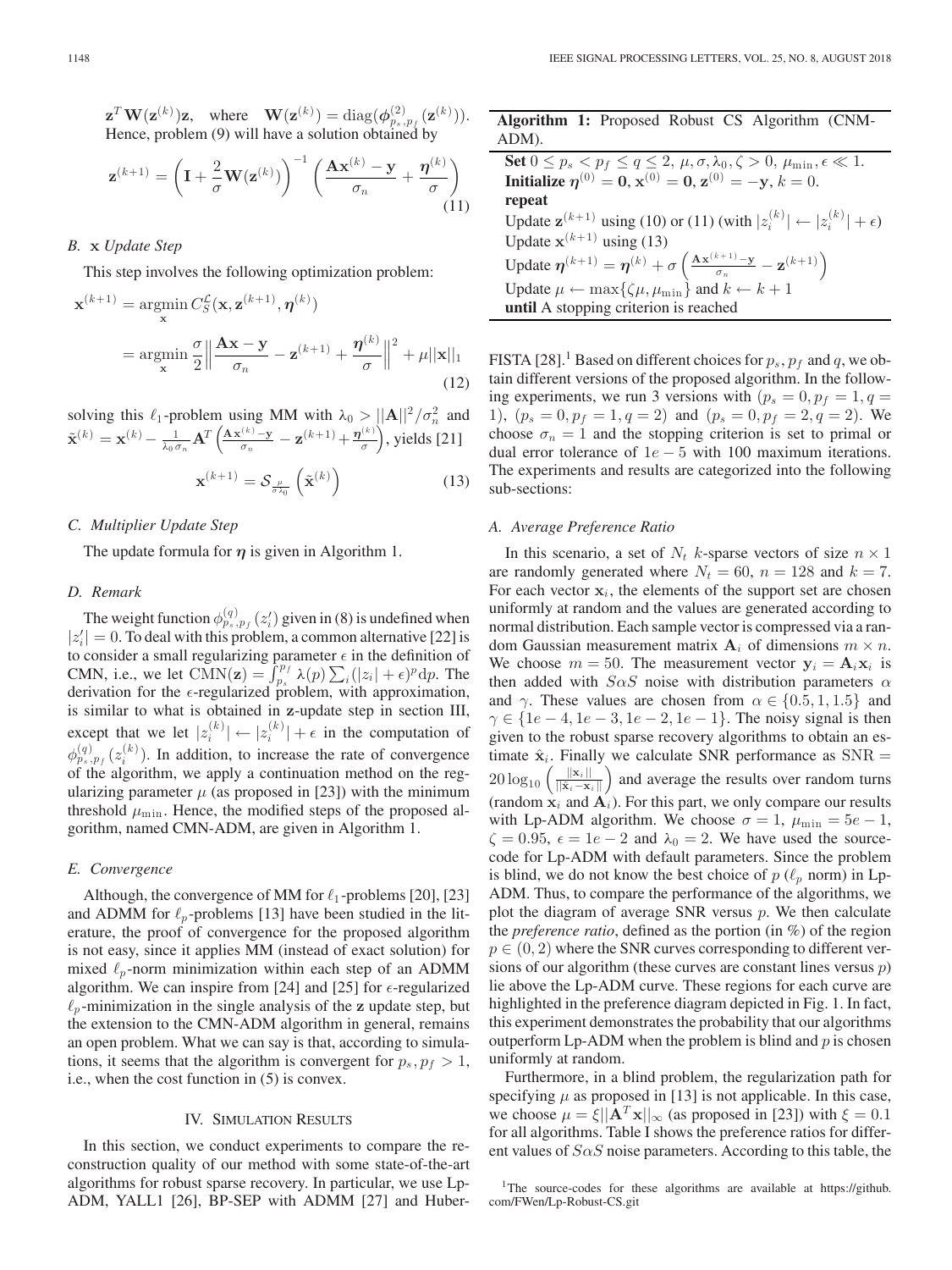

Fig. 1. The preference diagram of SNR versus  $p$  (GGD approximation shape parameter) depicting the preference region for proposed robust CS recovery methods (experiment IV-A). The parameters of  $S \alpha S$  noise are  $\alpha = 1.5$ ,  $\gamma =$  $1e - 4.$ 

TABLE I PREFERENCE RATIO (IN %) OF DIFFERENT VERSIONS OF THE PROPOSED ALGORITHM, AS DEFINED IN SECTION IV-A, COMPARED TO LP-ADM

| $   \gamma = 1e - 4   \gamma = 1e - 3   \gamma = 1e - 2   \gamma = 1e - 1$ |  |  |
|----------------------------------------------------------------------------|--|--|
| $\alpha = 0.5$    100 100 0   100 100 0   100 100 0   100 0 0              |  |  |
| $\alpha = 1$   87 100 100   63 87 100   100 100 100   100 100 0            |  |  |
| $\alpha = 1.5$   100 100 100   100 100 100   57 78 100   100 100 100       |  |  |

The values are reported in three-tuples corresponding to  $(p_s = 0, p_f = 1, q = 1)$ ,  $(p_s = 0, p_f = 1, q = 2)$ , and  $(p_s = 0, p_f = 2, q = 2)$  versions, respectively.

version of the proposed algorithm with  $(p_s = 0, p_f = 1, q = 1)$ has best performance in blind settings. Even the worst case corresponding to the version  $(p_s = 0, p_f = 2, q = 2)$  which fails at  $\alpha = 0.5$ , outperforms Lp-ADM in most cases, especially for  $\alpha > 0.5$  and  $\gamma < 1e - 1$ .

#### *B. The Influence of Noise Power*

In this part, we examine the effect of noise power on the performance of robust sparse recovery algorithms. The settings and the parameters (including  $\mu$ ) for the algorithms are similar to the previous scenario except that  $\alpha$  is fixed and the SNR performance is depicted versus the parameter  $\gamma$ , which in some sense specifies the additive noise power. We run Lp-ADM with shape parameter  $p \in \{0.5, 1, 1.5\}$  and the results are compared with those of our methods, as well as YALL1, BP-SEP (ADMM) and Huber-FISTA. Fig. 2(a) shows the SNR performance of robust CS algorithms in  $S \alpha S$  noise versus the scale parameter  $\gamma$ . In Fig. 2(a) we have chosen  $\alpha = 0.5$  and Fig. 2(b) depicts the results for  $\alpha = 1$ . As shown in these figures, the proposed algorithms clearly outperform competing algorithms specifically for  $\alpha = 0.5$ .

## *C. The Effect of CS Factor*

This part demonstrates the performance of the proposed algorithms in terms of the CS factor, i.e., the ratio  $m/n$  where m



Fig. 2. SNR performance of robust sparse recovery algorithms versus  $\gamma$  (the unknown scale parameter of  $S \alpha S$  impulsive noise) (experiment IV-B). (a)  $S \alpha S$ noise with  $\alpha = 0.5$  (b)  $S \alpha S$  noise with  $\alpha = 1$ .



Fig. 3. SNR performance of robust sparse recovery algorithms versus CS factor  $m/n$  (experiment IV-C). (a)  $S \alpha S$  noise,  $\alpha = 1$ ,  $\gamma = 1e - 3$  (b)  $S \alpha S$ noise,  $\alpha = 1.5$ ,  $\gamma = 1e - 3$ .

equals the number of measurements and  $n$  denotes the size of the sparse signal. Similar to previous sections (using the same parameters), we generate random 8-sparse vectors of size  $n = 128$ , but m varies from  $\vert 0.1n \vert$  to  $\vert 0.9n \vert$ . The sparse signals are then corrupted with  $S \alpha S$  impulsive noise. We consider two cases where in the first, we let  $\alpha = 1$  and  $\gamma = 1e - 3$  and in the second,  $\alpha = 1.5$  and  $\gamma = 1e - 3$  are chosen. The SNR performance of the sparse recovery algorithms is finally depicted versus the ratio  $m/n$ . Fig. 3(a) and Fig. 3(b) show the results for the first and the second settings, respectively. For  $\alpha = 1$  the proposed algorithm with  $p_s = 0$ ,  $p_f = 2$ ,  $q = 2$  has the best performance while for  $\alpha = 1.5$  the version with  $p_s = 0, p_f = 1, q = 1$  yields more robust recovery.

#### V. CONCLUSION

In this letter, we explored the problem of blind sparse signal recovery in the presence of impulsive noise. We modeled the noise signal with symmetric  $\alpha$ -stable i.i.d. components and we used GGD to approximate the PDF of the noise distribution. In blind conditions, the parameter  $\alpha$  of the  $S \alpha S$  noise model is unknown; treating this parameter as latent variable, we applied an EM algorithm to obtain an iterative approach to near optimal recovery of the original signal where in each iteration, an Mstep optimization problem is solved. Under some assumptions, this problem was shown to be equivalent to a CS problem in which, a continuous mixed norm is used as fidelity criterion. We employed ADMM with MM technique to iteratively solve the corresponding problem. The performance of the proposed algorithm in blind CS recovery in impulsive noise, was finally examined via simulation results.